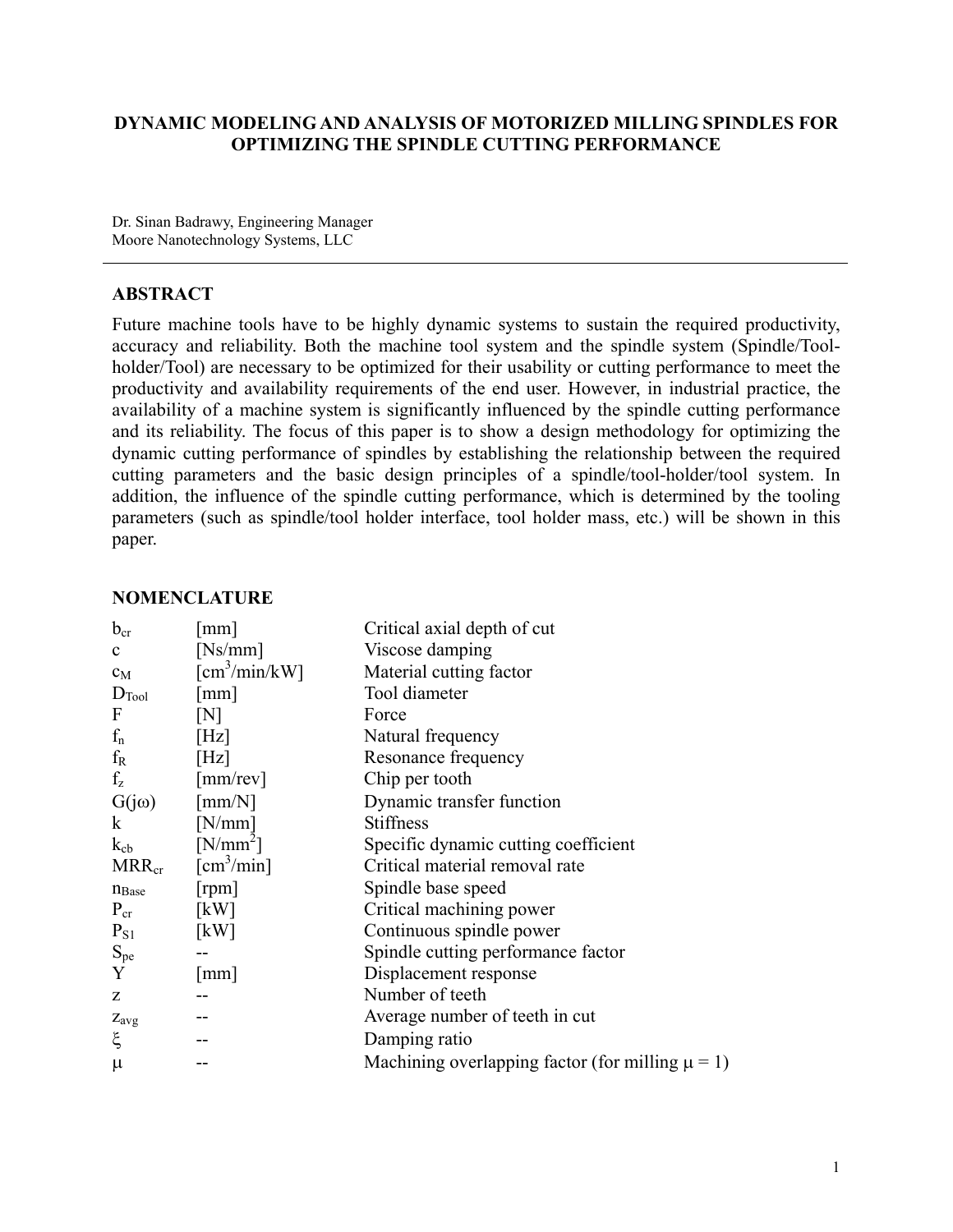#### **INTRODUCTION**

Two common test methods for evaluating the cutting performance of spindles and machine tool systems are being applied in industry today [1, 2, 3, 4]. The first method determines the availability of the specified continuous  $P_{S1}$  rated spindle power over a given speed range through performing horsepower cuts. The second method is to predict or perform a variety of test cuts with a defined tool and workpiece material to determine the chatter free cutting speed zones (lubing diagrams) and their critical axial depth of cut [5, 6, 7, 8]. However, both of these methods are influenced by a variety of cutting parameters, such as tool wear conditions, tool geometry, etc. Neither of these methodologies can establish a direct comparison of the cutting performance between different spindle designs nor can they be applied in the conceptual design phase of the machine tool and/or the spindle system.

In order to compare different milling spindle designs or concepts independently from their application requirements as well as their power and speed characteristics, a methodology has to be established which allows defining the amount of the available spindle power that can be utilized for chip removal under no chatter conditions at any given spindle speed. In other words, the spindle cutting performance  $S_{pe}$  can be defined as the ratio between the critical machining power  $P_{cr}$  which can be utilized for chip removal, chatter free, at the spindle base speed  $n_{Base}$  for a given workpiece material, and the available continuous spindle power  $P_{S1}$ :

$$
S_{pe} = \frac{P_{cr}}{P_{S1}}\tag{1}
$$

The critical machining power  $P_{cr}$  is determined with:

$$
P_{cr} = MRR_{cr}.c_M
$$
 (2)

while the Critical Material Removal Rate ( $MRR_{cr}$ ) is:

$$
MRR_{cr} = b_{cr}.f_z.z.n_{Base}.D_{Tool}
$$
 (3)

Table 1 shows the values for some material cutting factors  $c_M$  which are commonly machined.

| <b>Material</b>    | $c_M$<br>$[\text{cm}^3/\text{min}/\text{kW}]$ | $k_{cb}$<br>[N/mm <sup>2</sup> ] |
|--------------------|-----------------------------------------------|----------------------------------|
| Aluminum           | 70                                            | 83                               |
| Gray Cast Iron     | 40                                            | 200                              |
| <b>Alloy Steel</b> | 30                                            | 355                              |
| Titanium           | 25                                            | 387                              |

Table 1: Examples for  $c_M$  and  $k_{cb}$  values for commonly machined materials

The critical axial depth of cut value  $b_{cr}$  is determined through the maximum negative real part  $\text{Re}_{\text{max}}\{G(j\omega)\}_{\text{neg}}$  of the dynamic transfer function of a spindle/tool-holder/tool system (Figure 1) [5]. This value reflects a chatter free cutting condition across the entire spindle speed range of a spindle/tool-holder/tool system. The well known stability lobe diagram, which predicts the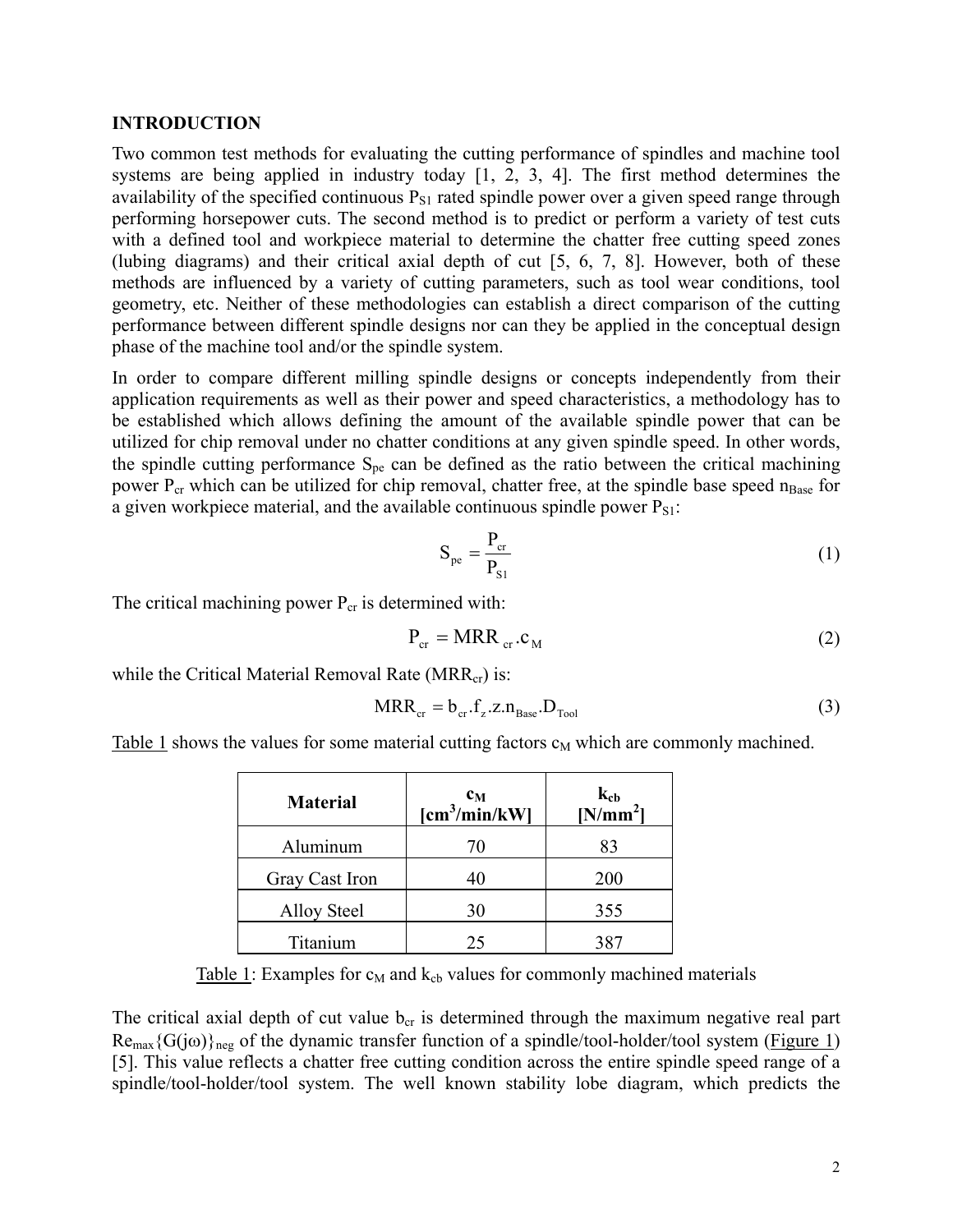

Figure 1: Example of the maximum negative real part of a dynamic transfer function for a spindle/tool-holder/tool system

stability of the spindle/tool-holder/tool system as a function of the spindle speed shows this value (See Figure 2) [9, 10, 11]. Chatter and chatter free regions are seen depending on the selected spindle speed range. However, by selecting an axial depth of cut equal to or less than the critical axial depth of cut, a chatter free cutting condition can be achieved. This value is determined for a slotting cut through the relationship:

$$
b_{cr} = \frac{1}{(1+\mu) \cdot k_{cb} \cdot z_{avg} \cdot \left| \text{Re} \{ G(j\omega) \} \right|_{\text{neg}} \right|_{\text{max}}}.
$$
 (4)

Table 1 shows values for the specific dynamic cutting coefficient  $k_{cb}$  for commonly machined materials.

The spindle cutting performance value  $S_{pe}$  determines the amount of the available spindle power, which can be utilized for chip removal. If  $S_{pe}$  is less than 1, the available continuous spindle power  $P_{S1}$  can only be utilized partially for chip removal. The spindle/tool-holder/tool system will chatter before reaching its maximum continuous spindle power  $P_{S1}$ . If  $S_{pe}$  is equal to/or greater than 1, the maximum continuous spindle power can be utilized completely for chip removal under no chatter conditions.

As shown in the above equations, the spindle cutting performance  $S_{pe}$  is not only influenced by the characteristics of spindle design and the spindle/tool-holder/tool system configuration  $(|Re{G(j\omega)}_{\text{neg}}|_{\text{max}})$ , but also by the selected cutting parameters such as the chip per tooth, spindle speed and the material properties of the workpiece. To optimize the spindle cutting performance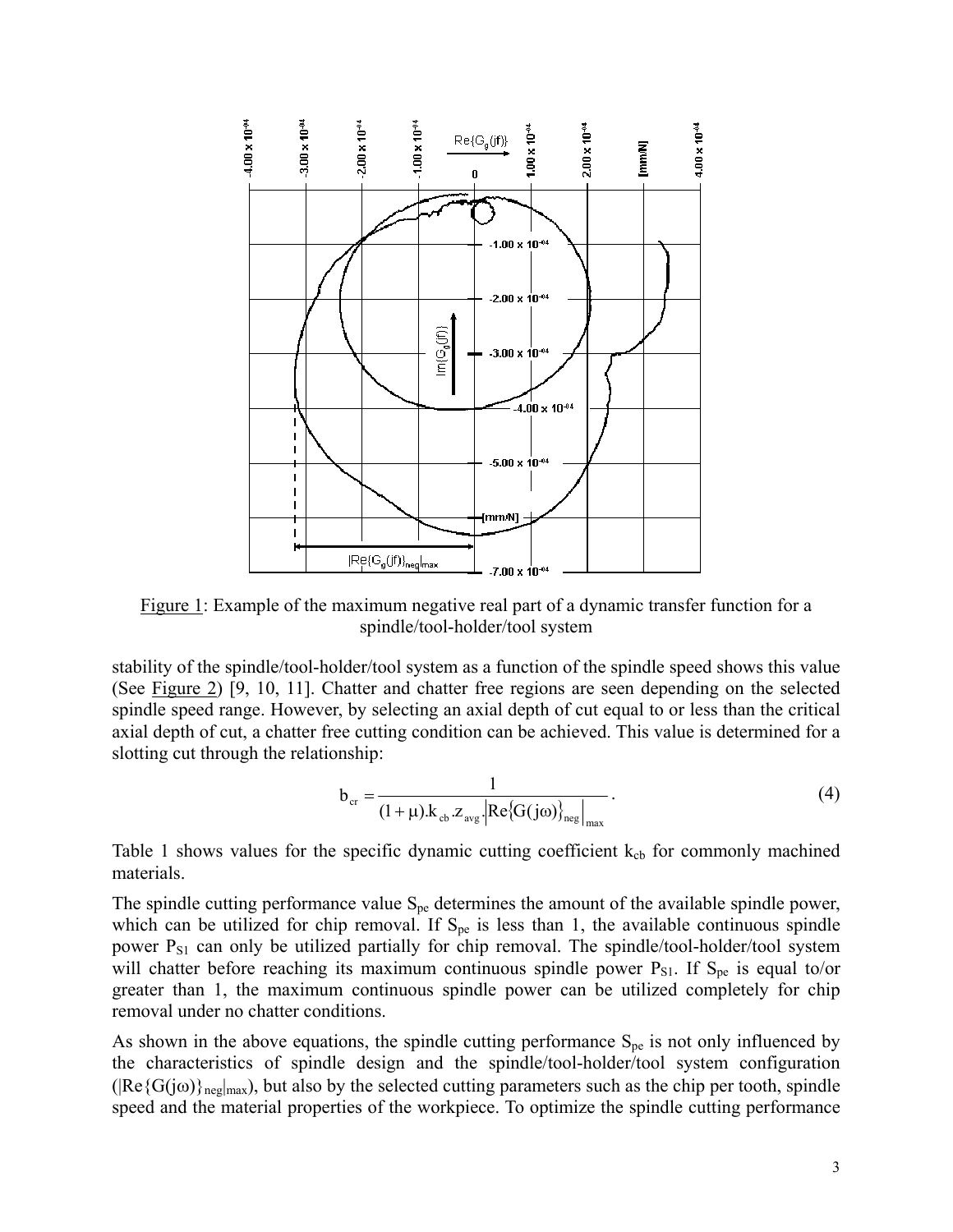all of the above influencing parameters have to be taken into consideration. For example, the cutting performance of a given spindle/tool-holder/tool system can be increased from  $S_{pe} = 0.7$  to  $S_{pe} = 1$  by simply increasing the chip per tooth from 0.13 mm/rev to 0.18 mm/rev.



Figure 2: Example of a stability lobe diagram

However, besides changing the technological cutting parameters to increase the cutting performance of a given spindle/tool-holder/tool system, this paper will discuss the influences regarding the conceptual design of milling spindles as well as the configuration of the spindle/tool-holder/tool system to the overall spindle cutting performances. This is demonstrated on an example of a motorized high speed milling spindle which can be configured with different spindle/tool-holder interfaces as well as different types of bearing stiffness.

# **DYNAMIC MODELING OF MOTORIZED HIGH SPEED MILLING SPINDLES**

In order to define the influence of the spindle/tool-holder/tool system configuration of the spindle cutting performance, a Finite Element Model of a motorized 24,000 rpm /  $P_{S1}$ =30 kW high speed spindle was modeled by using the FEM-Software ADAMS. Figure 3 shows the conceptual design of the analyzed spindle.

This spindle can be equipped with different configurations depending on the required maximum spindle speed and power. Such configurations are the spindle/tool-holder interfaces, the continuous spindle power, the bearing types (steel-ball or hybrid ceramic bearings) as well as the spindle/machine tool interface.

In general, the modeled spindle is designed with two 70 mm inner-race diameter front bearings mounted back to front, and one 65 mm inner-race diameter tail bearings mounted in floating bushing which is spring loaded against the two front bearings. Additionally, to increase the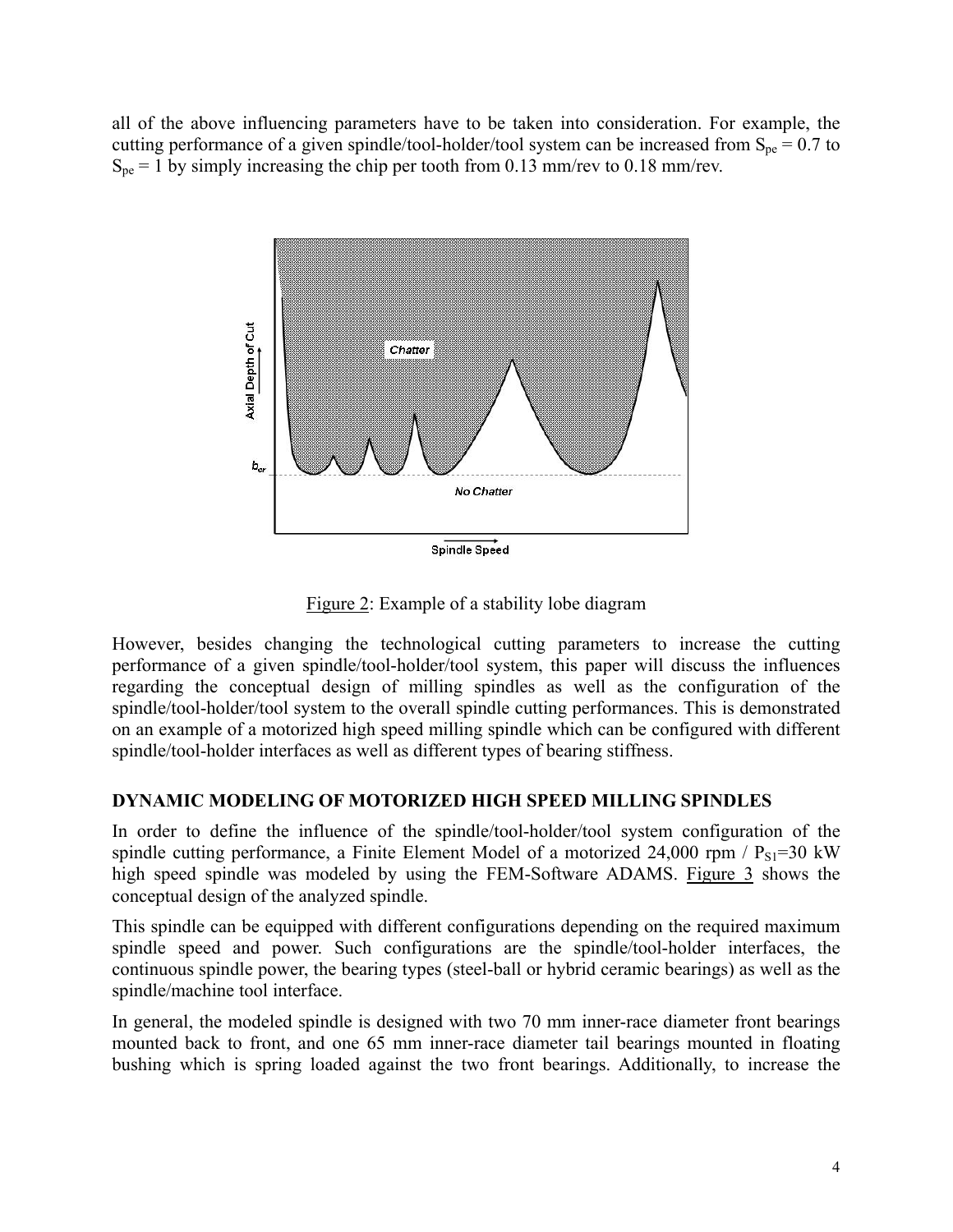

Figure 3: Schematic layout of the analyzed 24,000 rpm, 30 kW high speed spindle.

overall radial spindle shaft stiffness as well as the front bearing axial preload, a rear bearing has been implemented in the front, which is spring loaded against the two front bearings as well. The total axial spindle bearing preload is set at 1800 N. The rotor of an induction-type motor is mounted on the spindle shaft. The continuous power limit  $P_{S1}$  is dependent on the heat, which is generated in the stator and rotor. While the generated heat in the stator can be most removed through the water jacket, the heat of the rotor has to pass through the bearings. Due to the temperature limitation of the phenolic ball-cages as well as the required strength of the spindle shaft/rotor interference fit, a maximum continuous spindle power of 30 kW from 5000 to 24,000 rpm cannot be exceeded.

# **DYNAMIC SPINDLE MODELING WITH FEA**

Based on the mechanical model of the spindle design, shown in Figure 3, an FEA model of the spindle shaft was developed using ADAMS software (see Figure 4). The shaft was discreted by multiple beam elements with different cross section geometries. The angular contact bearings were represented by radial and axial linear spring elements with a proper stiffness and damping. The spindle/tool-holder interface was abstracted by two springs at the front and rear of the contact surface as well as by one axial spring element between the spindle and tool-holder, representing the drawbar gripper. Spindle parts, which do not contribute to the spindle stiffness, were simplified as point masses and added onto the shaft to their centers of gravity. Taking advantage of ADAMS, local damping in the springs and the finite elements can be easily counted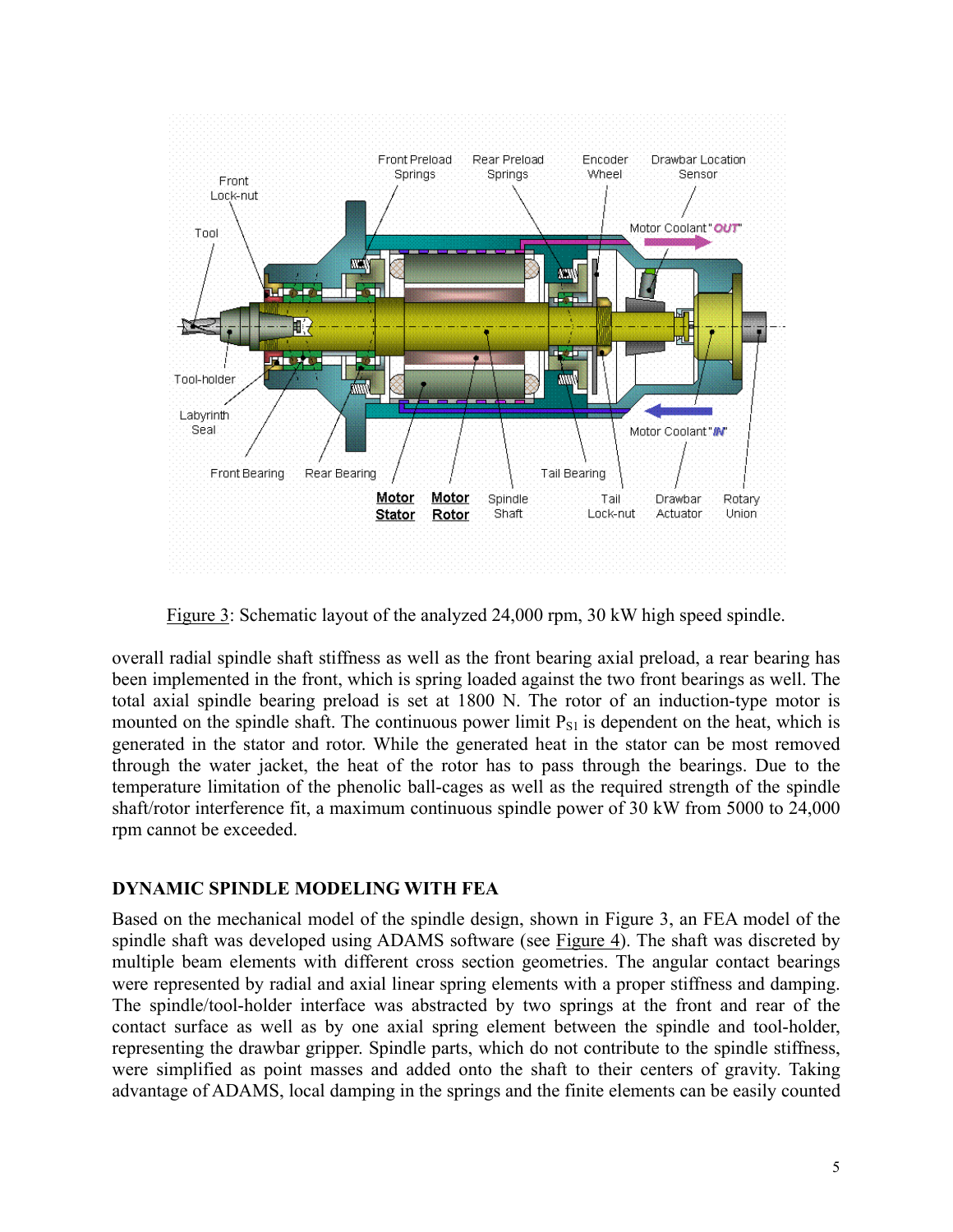and changed. Through applying a virtual impulse force at the modeled tool tip, necessary data for calculating the dynamic compliance of the spindle/tool-holder/tool system can be determined.



Figure 4: FEA model of the spindle.

# **DETERMINING THE SPINDLE/TOOL-HOLDER/TOOL SYSTEM DAMPING**

Every spindle/tool-holder/tool system consists of multiple mechanical components, which are coupled together and can be represented in a dynamic model as mass, spring and damping elements. While the mass and the spring stiffness determine the natural frequency  $f_n$  of the system, the damping element, represented by the damping ratio ξ, governs the resonance increase of the vibration amplitude and with it, the dynamic system stiffness. Therefore, a determination of the local damping ratio ξ or the local viscose damping value c of the spindle/tool-holder/tool system, has paramount importance for modeling the overall dynamic stiffness of a spindle.

Generally, the damping ratio  $\xi$  of a dynamic system can be determined by the so-called  $\sqrt{2}$ method from the dynamic compliance curve of the spindle/tool-holder/tool system (see Figure 5) [4]. By determining the maximum compliance of the analyzed mode shape  $|1/k|_{\text{fR}}$  and its multiplication with  $1/\sqrt{2}$  the two frequencies  $f_1$  and  $f_2$  can be obtained. With

$$
\xi = \frac{f_2 - f_1}{2.f_R} \tag{5}
$$

the damping ratio of the analyzed mode can be determined.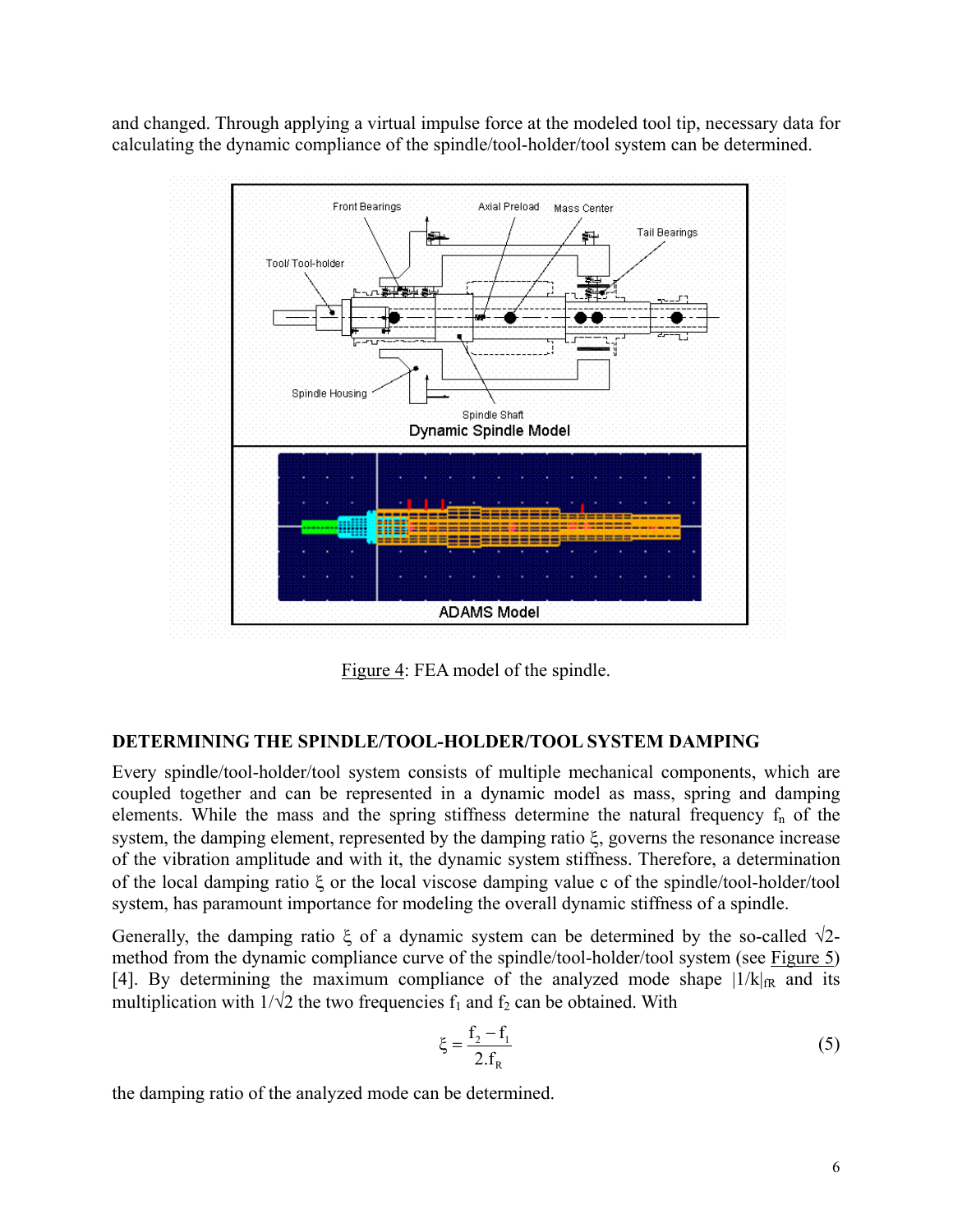

Figure 5:  $\sqrt{2}$ -method for determining the damping ratio $\xi$ 

Like most FEA modeling software, ADAMS requires the viscose damping c, as a model input value. By knowing the damping ratio  $\xi$  as well as the natural frequency  $f_n$  of the analyzed mode (Real part of the FRF equal 0), the viscose damping value c can be calculated with:

$$
c = 2.\xi. \frac{k}{f_n}.
$$

This methodology can normally be used for every resonance increase of a measured dynamic compliance curve. For a boundary condition, a judgment must be made as to whether the compliance of the position being examined is, in addition, materially affected by neighboring resonance points. The frequency difference necessary between neighboring resonance frequencies decreases as the damping ratio reduces, i.e. with a narrower spread of the resonance increase.

The determination of the damping ratio ξ for a spindle/tool-holder/tool system from its dynamic compliance curve using the  $\sqrt{2}$ -method is only possible for pronounced conditions of single-mass vibrators, i.e. only when the single resonance peaks are occurring far from each other. To determine the damping ratio between the spindle/tool-holder interface, a spreading of the two resonance peaks of the tool-holder/tool assembly and the spindle/tool-holder/tool system has to be established. As a tool/tool-holder assembly, a solid 2-fluted carbide end-mill with a tool diameter of 25.4 mm was implemented into a CAT #40-taper shrink-fit type tool-holder with an overhang of 76 mm  $(L/D = 3:1)$ . This tool/tool-holder interface has a low dynamic damping ratio and a higher stiffness in comparison to the collet-chuck type tool-holder. Additionally, the total mass of this tool/tool-holder assembly is about 20% less than a collet-chuck type tool-holder assembly, which leads to an additional resonance frequency shift of the tool/tool-holder mode away from the spindle/tool-holder/tool resonance frequency mode. The dynamic compliance function was obtained through measuring the real part  $(Re{G(i\omega)})$  and the imaginary part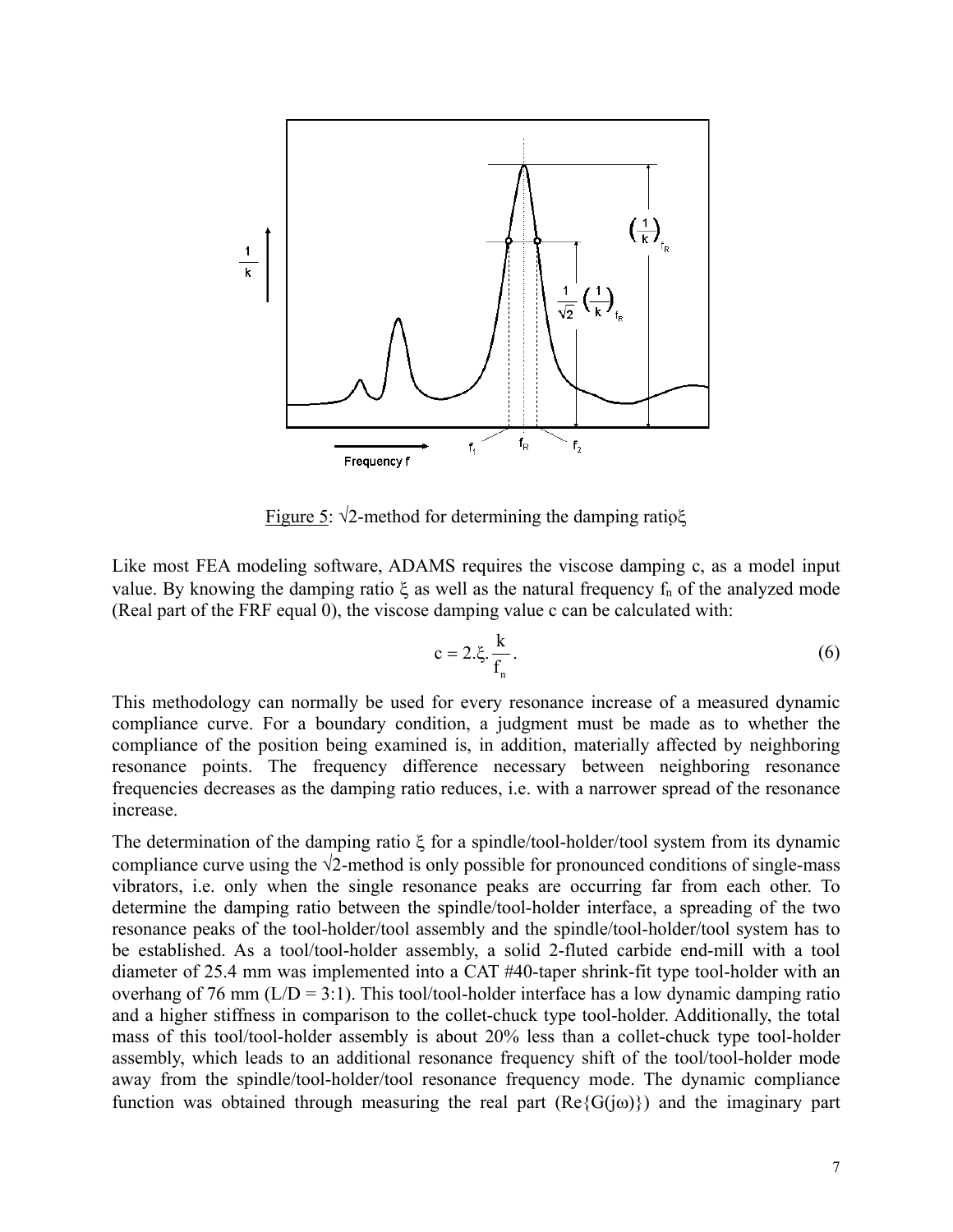$(\text{Im}\{G(i\omega)\})$  of the FRF (frequency response function) using impact excitation at the tip of the tool and applying the equation

$$
\frac{1}{k(\omega)} = \sqrt{(Re\{G(j\omega)\})^2 + (Im\{G(j\omega)\})^2}
$$
(7)

to the measured values. The results of these measurements can be seen in Figure 6.



Figure 6: Determining the damping ratio ξ from of the dynamic compliance curve by applying the  $\sqrt{2}$ -method

Several prominent modes can be here seen. Analyses through the finite element computation shows that the mode around 512 Hz is the spindle bending mode, referred to in this paper as the spindle/tool-holder/tool mode. The next highest mode at 1027 involves the tool/tool-holder assembly and is referred to as the tool-holder/tool mode. Based on the FRF measurements and the above shown  $\sqrt{2}$ -methodology, the damping ratio  $\xi$  for the spindle/tool-holder interface can be computed as 0.048.

### **DETERMINING THE DYNAMIC COMPLIANCES**

Modal testing theory has been successfully used for calculating the frequency spectrum of machine tool structures [12]. A frequency spectrum includes the amplitude-frequency characteristic (dynamic compliance) and the phase-frequency characteristic of a system. Frequency characteristic analysis is important to gain an understanding of the dynamic performance of a spindle/tool-holder/tool system especially when the spindle speed has a wide operating range. The dynamic response function can further be used to calculate the stability lobe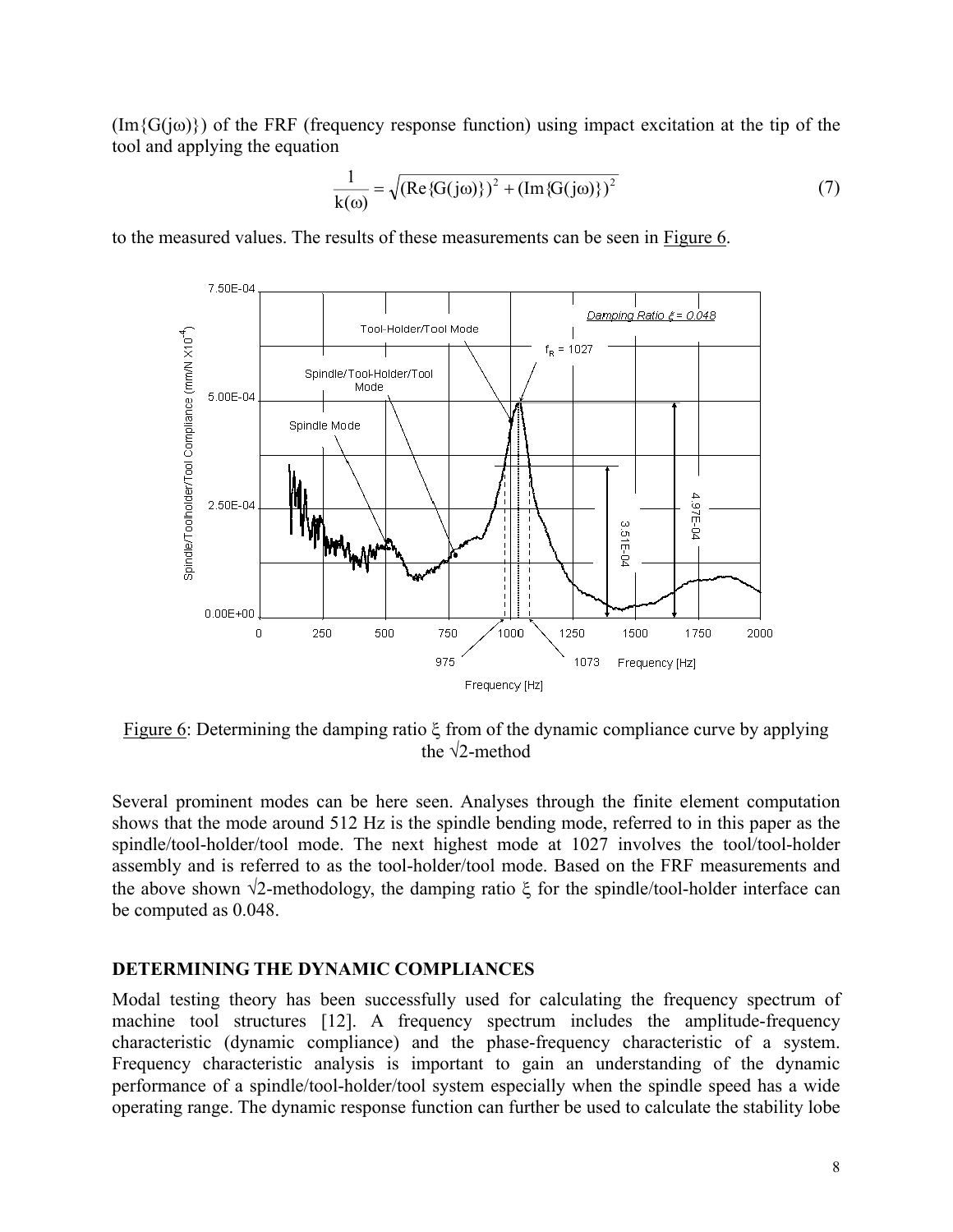diagram to evaluate the dynamic spindle performance. Mathematically, suppose that if the impact force acting on the tool tip is  $F(t)$ , the displacement response of the tool tip is  $Y(t)$ , then the dynamic compliance  $G(i\omega)$  of the spindle is defined as

$$
G(j\omega) = \frac{\int_0^T Y(t)e^{-jwt}dt}{\int_0^T F(t)e^{-jwt}dt} = \frac{E_Y(j\omega)}{E_F(j\omega)}
$$
(8)

where  $E_F(j\omega)$  and  $E_Y(j\omega)$  are complex energy spectrums of the input force and output displacement. The integrations are the Fourier transform expressions and can be calculated by FFT algorithm [13]. Dividing the complex energy spectrum by the integration time T, we obtain the complex power spectra:

$$
S_{F}(j\omega) = \frac{1}{T} E_{F}(j\omega)
$$
  
\n
$$
S_{Y}(j\omega) = \frac{1}{T} E_{Y}(j\omega)
$$
\n(9)

After expansion with the complex conjugate, the dynamic compliance can be expressed as

$$
G(j\omega) = \frac{S_{Y}(j\omega)}{S_{F}(j\omega)} = \frac{S_{Y}(j\omega) \cdot S_{F}^{*}(j\omega)}{S_{F}(j\omega) \cdot S_{F}^{*}(j\omega)} = \frac{S_{YF}(j\omega)}{S_{FF}(\omega)}
$$
  
= 
$$
\frac{Re\{S_{YF}(j\omega)\} + jIm\{S_{YF}(j\omega)\}}{S_{FF}(\omega)}
$$
(10)

∗ ∤ ∗ ∗ ∗ ∗ ∗

where  $S_F^*(j\omega)$  is the complex conjugate of  $S_F(j\omega)$ ,  $S_{FF}(j\omega)$  is the auto-power spectrum (real),  $S_{YF}(i\omega)$  is the cross-power spectrum (complex). The magnitude of  $G(i\omega)$  is the dynamic compliance.

#### **MODEL EVALUATION**

To evaluate the FEA spindle/tool-holder/tool system model, measurements using impact excitation at the tool tip were performed. Figure 7 shows the dynamic transfer function (real and imaginary part) of the analyzed spindle and the simulation FEA model. About 10 to 20% difference exists due to the omitting of detailed geometry modeling. The purpose of FEA modeling and simulation is not only to define the tendency but also to influence the design parameters (bearing stiffness, spindle/tool-holder interface stiffness and damping, tool geometry, etc.) on the cutting performance; the existing small deviations of the FEA model are insignificant and will not degrade the analytical results.

#### **RESULTS AND DISCUSSION**

Generally, the finite element analyses computation of the spindle/tool-holder/tool system shows three dominant mode shapes, which are illustrated in Figure 8. With the given model boundary conditions (stiffness, mass and viscose damping distribution) the first mode, spindle mode,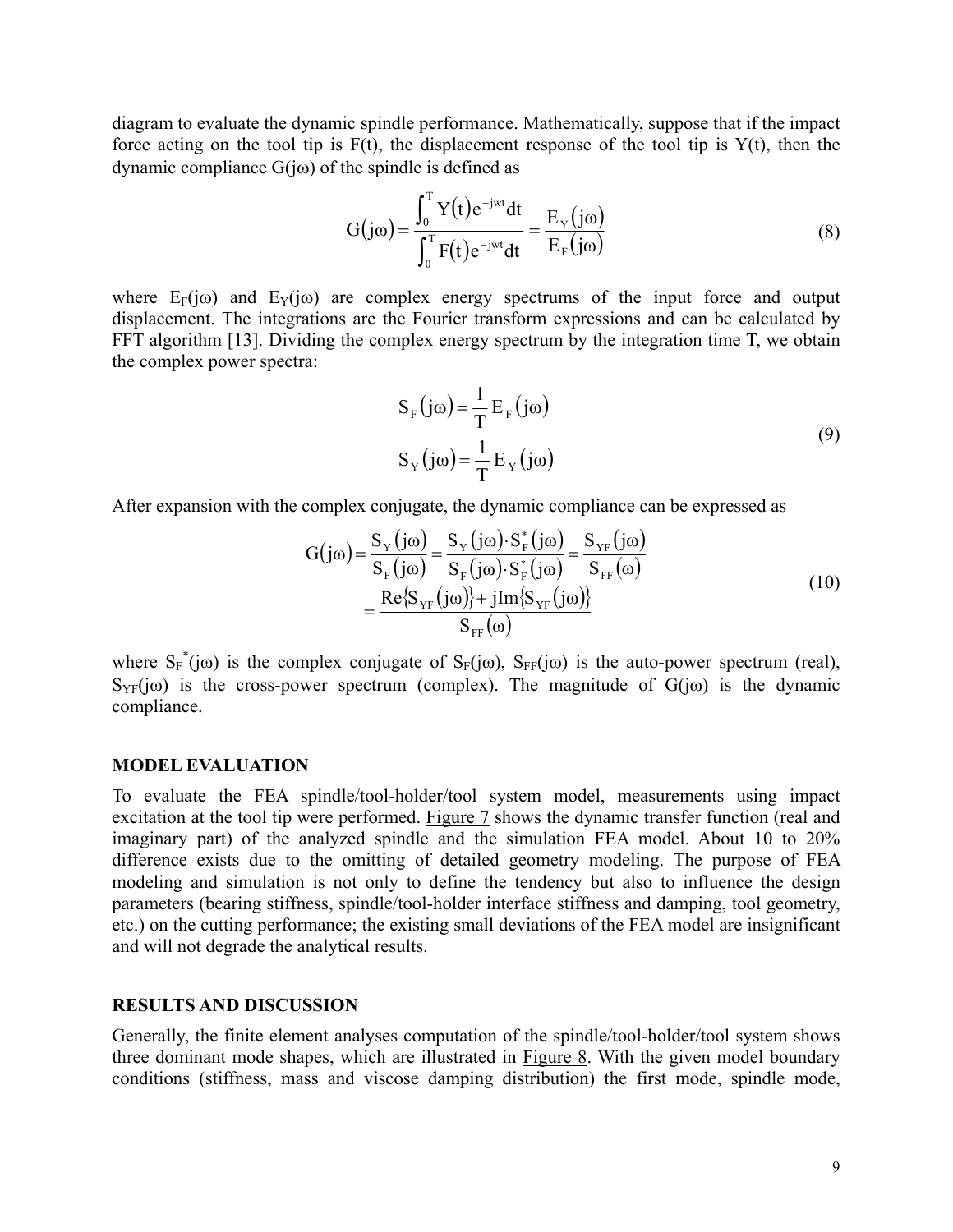

Figure 7: Comparison of the dynamic transfer function between the tap test result and the FEM model simulation

occurred at a resonance frequency of 581 Hz, the second mode, spindle/tool-holder/tool mode, at 720 Hz and the third mode, tool-holder/tool mode, at 1005 Hz. These results where based on a shrink-fit type CAT #40 tool-holder with a 25.4 mm diameter, solid carbide, 2-fluted end mill. The applied stiffness values for the bearings were obtained from the bearing manufacturer, and the stiffness values of the spindle/tool-holder interfaces (CAT #40 HSK 63A and HSK 80F) are based on literature revues [14, 15, 16, 17 and 18]. The selected stiffness and viscose damping values for this case are given in Table 2.

As discussed earlier, the spindle cutting performance is not only determined by the spindle design but also by tool geometry. Figure 9 shows the computed dynamic compliances of the spindle/tool-holder/tool system for a 25.4 and a 19 mm diameter tool with the same overhang of 76 mm. In both cases, the tool-holder/tool mode shape showed the highest dynamic compliance. The transition from a larger to a smaller tool diameter increased the resonance frequency from 1005 to 1087 Hz and its compliance amplitude. Due to the increase of the resonance frequency and the constant damping ratio of the spindle/tool-holder interface  $(\xi=0.048)$ , the overall width of the resonance peak increases as well.

These results show that the tool diameter has a significant influence on the overall system compliance and the spindle cutting performance. By applying the equations (1 to 4), the spindle cutting performance  $S_{\text{pe}}$  is for the 19 mm tool diameter 0.39 and for the 25.4 mm tool diameter 0.46. These calculations have been performed for machining aluminum, with a chip load  $f<sub>z</sub>$  = 0.25mm/rev. Even the predicted maximum negative real part of the FRF for the larger tool was greater than the 19 mm tool diameter  $(-2 \times 10^{-4} \text{ mm/N})$  for the 25.4 mm tool and  $-1.73 \times 10^{-4}$ mm/N for the 19 mm tool), which results in a shallower critical axial depth of cut, the over all material removal rate is higher due to the larger tool diameter. This example shows clearly that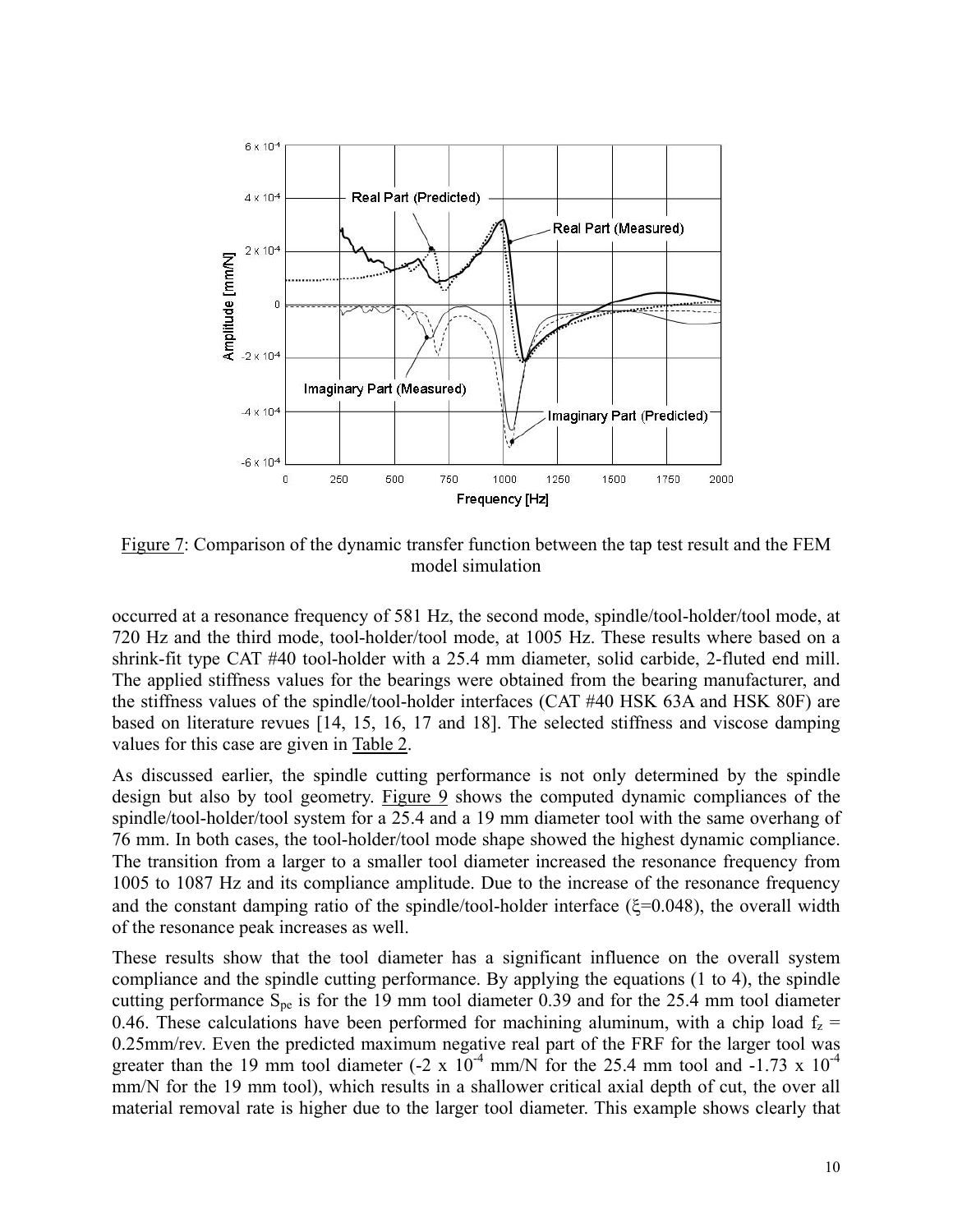the spindle cutting performance is not only influenced by the spindle design but also by the spindle, tool-holder and tool configuration.



Figure 8: Most dominant mode shapes of the analyzed spindle/tool-holder/tool system

| System<br>Component               | Stiffness k<br>[N/mm]                       | <b>Viscose Damping</b><br>$c$ [Ns/mm] |
|-----------------------------------|---------------------------------------------|---------------------------------------|
| Spindle/Tool-<br>Holder Interface | Front: 24.0 x $10^5$<br>Rear: 21.6 x $10^5$ | Front: 0.154<br>Rear: 0.154           |
| Front Bearing                     | $7.75 \times 10^5$                          | 0.025                                 |
| Rear Bearing                      | $7.75 \times 10^5$                          | 0.025                                 |
| Tail Bearing                      | $4.1 \times 10^5$                           | 0.025                                 |

Table 2: Stiffness and viscose damping coefficients

The influence of the tool-holder type to the spindle cutting performance has been analyzed through modeling three different spindle/tool-holder interfaces (CAT #40, HSK-63A and HSK-80F) on the above described spindle. All these analyzed interfaces can be implemented on a spindle with a 70 mm inner diameter front bearing. The results of these analyses are shown in Figure 10. As evidenced above, the spindle/tool-holder interface stiffness has a major impact on the compliance of the spindle/tool-holder/tool system. The interface type not only effects the dynamic compliance of the most dominant mode but also all the other modes. Further, the HSK-63A as well as the HSK 80F interface shifts the natural frequency of the tool-holder/tool mode to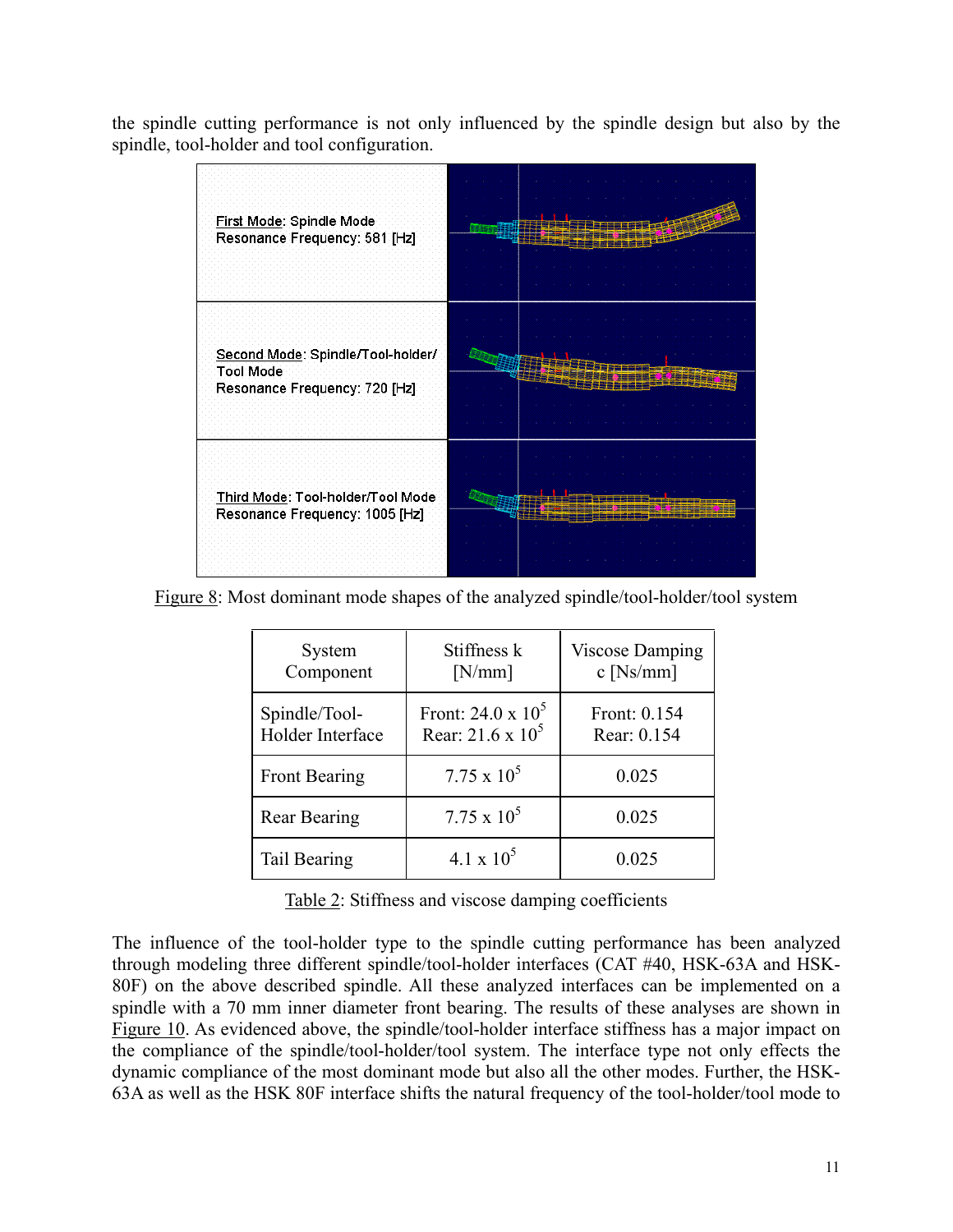a higher frequency due to the increase in the interface stiffness, while the natural frequency of the second mode (spindle/tool-holder/tool mode) remains the same.



Figure 9: Dynamic compliances of the spindle/tool-holder/tool system for two different tool diameters



Figure 10: Dynamic compliances of the spindle/tool-holder/tool system for a spindle with CAT #40, HSK 63A and HSK 80F for spindle/tool-holder interface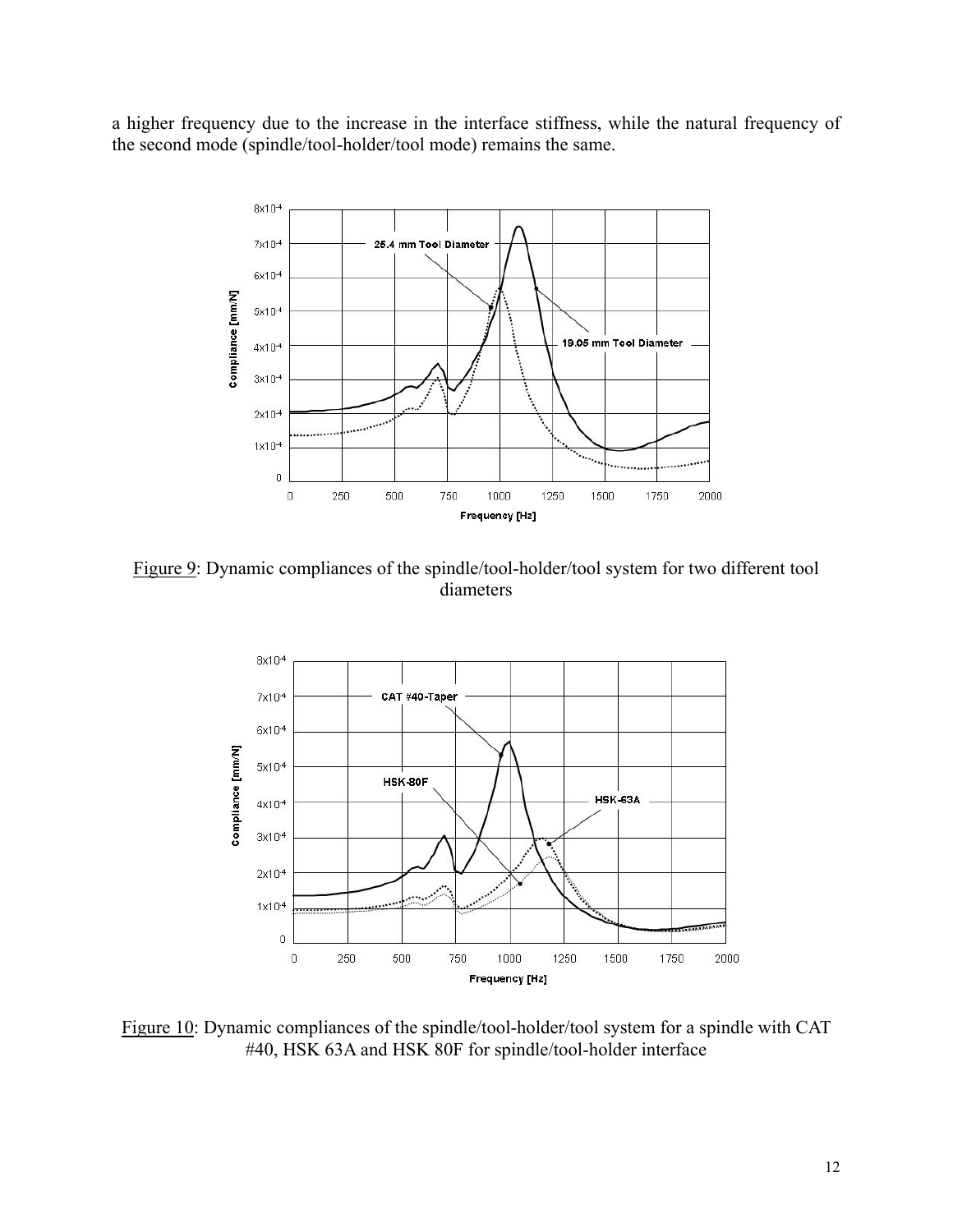It is anticipated that by choosing a HSK 63A or HSK 80F interface, a lower dynamic compliance of the tool-holder/tool mode will be seen. Further, the dynamic cutting performance for the above modeled spindle/tool-holder/tool system will increases by 180 % for an HSK 63A interface, due to the smaller predicted maximum negative real part of the FRF  $(-7.1 \times 10^{-5})$ . This improvement in the dynamic cutting performances as well as the dynamic stiffness of the tool and tool-holder is mainly caused by the simultaneous fit of the tool-holder flange and the taper to the spindle interface. Additionally, this simultaneous fit also gives the HSK type interface a higher bending moment capability.

Besides the influence of the spindle/tool-holder interface, dynamic FEA computations for determining the influence of the tool-holder mass to the overall dynamic characteristics of the spindle/tool-holder/tool system were performed as well. These analyses were based on three identical CAT #40 type tool-holders with different masses. The first tool-holder represented a shrink-fit type, the second, a collet type (0.3 kg more than the shrink-fit), and the third a hydraulic-chuck type (1.9 kg more than the shrink-fit). All of the analyzed tool-holders were modeled with a 25.4 mm end-mill, which had a tool length (tool tip to tool-holder) of 76 mm. In all three cases the joint stiffness as well as the damping ratio between the tool and tool-holders has been assumed to be the same. The results of these analyses are illustrated in Figure 11. As is evidenced, by increasing the tool-holder mass, the resonance frequency decreases. Especially in the case of the hydraulic-chuck type tool-holder a dramatic frequency shift can be observed. The tool-holder/tool mode shifted from 1005 Hz to 552 Hz, which is below the spindle mode (first mode). In addition, the overall compliance of all modes increased with the tool-holder mass.



Figure 11: Dynamic compliances of the spindle/tool-holder/tool system for three different toolholder masses

However, the increase of the tool-holder mass has only a minor influence on the spindle cutting performance. Figure 12 shows the real and imaginary parts of the computed dynamic transfer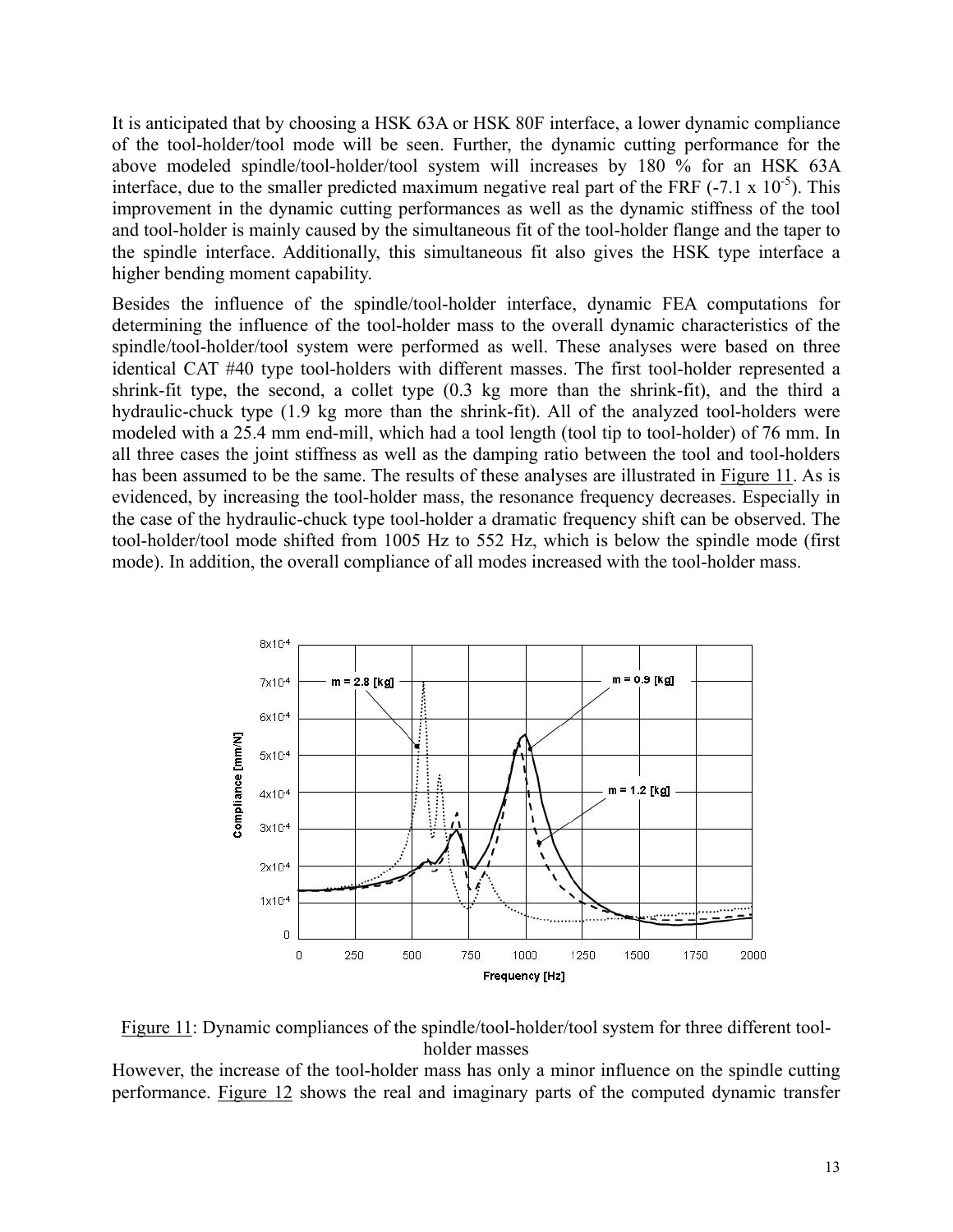functions for the shrink-fit and the hydraulic type tool-holders. In the case of the shrink-fit type tool-holder, the third mode (tool-holder/tool mode) dominated the spindle cutting performance (maximum negative real part of the FRF) by increasing the tool-holder mass, while the second mode increases and dominates the overall spindle cutting performance. In both cases, the spindle cutting performance for the analyzed spindle has been determined as  $S_{\text{ne}} \approx 0.46$ .



Figure 12: Real and imaginary parts of the computed dynamic transfer functions for a shrink-fit and a hydraulic-chuck type tool-holder

The dynamic mode shape analyses shows that by increasing the tool-holder mass, an amplification of the spindle mode due to the cantilever effect occurs (Figure 13). Additionally, the pronounced vibration conditions of a single-mass or a single spindle component, as it is shown in Figure 7, are no longer effective. The vibrations of the tool-holder/tool mode effect the vibration of the spindle tail and vice-versa. This effect occurs when both resonance frequencies of the tool-holder/tool mode and the spindle mode are approaching each other. As indicated earlier, an increase of the tool-holder mass does not effect the spindle cutting performance but could effect the spindle reliability due to the increased vibration amplitudes of the spindle tail. To avoid machining under chatter conditions, the tooth passing frequency has to approach the most dominant frequency of the spindle/tool-holder/tool system. However, machining under these frequencies will increase the vibration of the spindle tail which can lead to fretting corrosion and/or contact between stationary and rotational spindle parts (encoder wheel, labyrinth seals etc.). The magnitude of these vibrations (spindle tail) can only be determined through the cross transfer function of the spindle/tool-holder/tool system (see Figure 14). In general, it is recommended that to increase spindle reliability, the spindle tail vibration should be lessened through lighter tool/tool-holder masses.

To determine the influence of the spindle bearing stiffness to the overall dynamic behavior of the spindle/tool-holder/tool system, analyses have been performed with the example of two different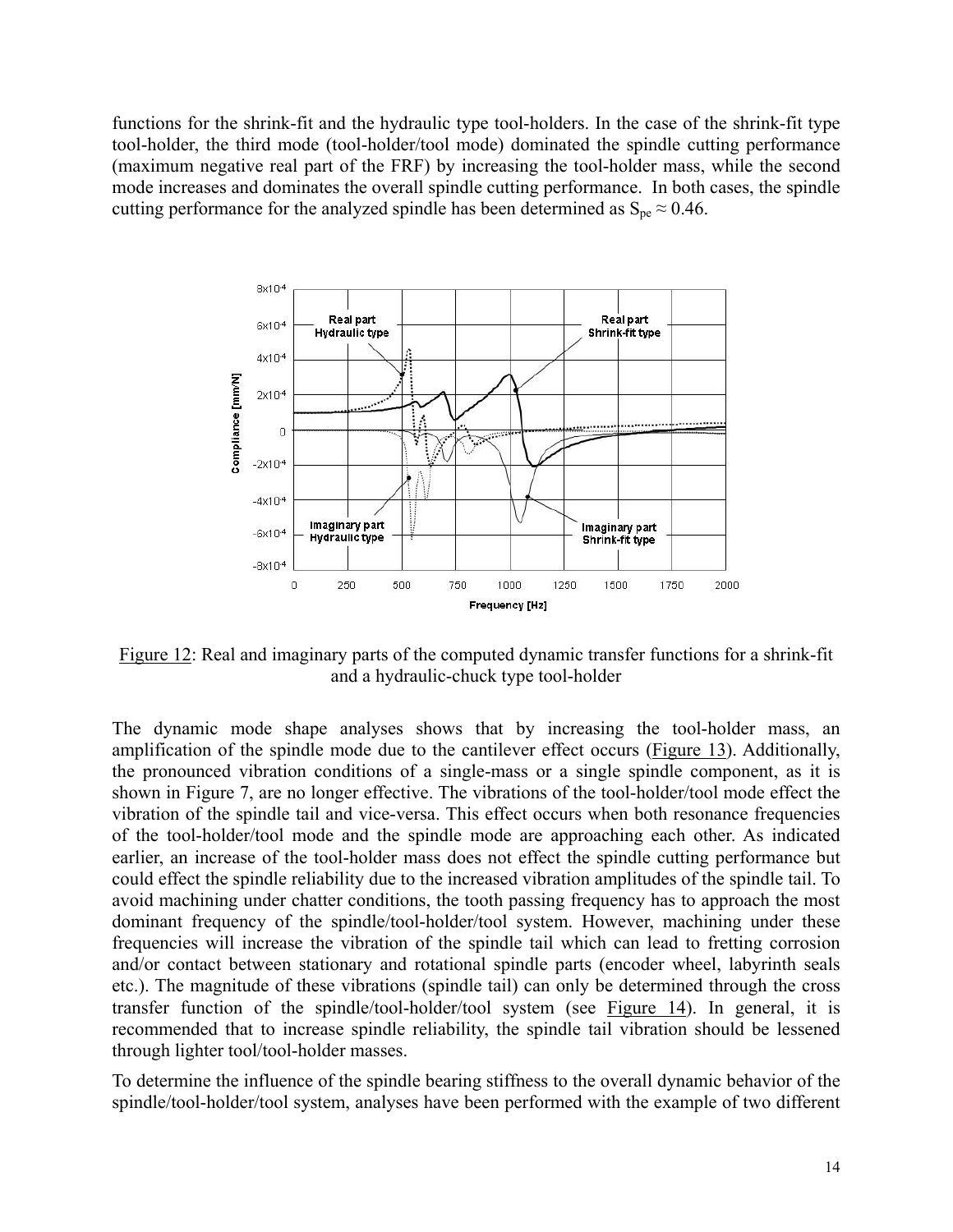angular contact bearing types. The first bearing type was steel ball bearings and the second type, hybrid ceramic. In both cases, the bearing location and the bearing orientation were identical. The applied stiffness values as well as the dynamic compliances are shown in Figure 15. As indicated in the shown figure, a change in the bearing stiffness has only a minor influence on the



Figure 13: Spindle/tool-holder/tool modes for a hydraulic-chuck type tool-holder



Figure 14: Real and imaginary parts of the cross transfer function of the analyzed spindle with the hydraulic-chuck type tool-holder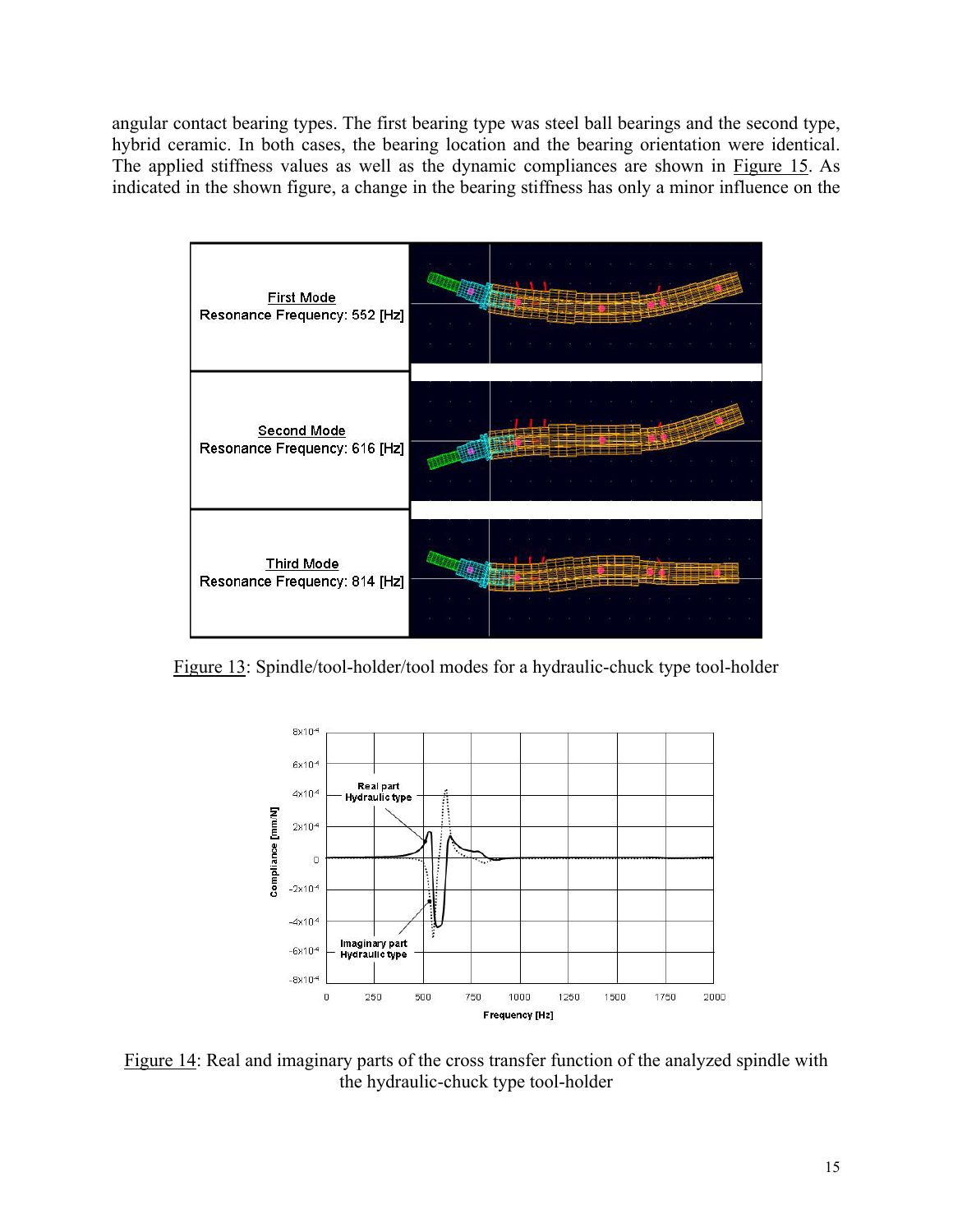overall system compliance and its cutting performance. The resonance frequency of the spindle/tool-holder/tool mode as well its compliance, increases. Moreover, the most dominant mode (tool-holder/tool mode) is not significantly influenced by the spindle bearing stiffness, therefore, in both cases; the spindle cutting performance remained the same ( $S_{pe} = 0.46$  and  $0.47$ ).



Figure 15: Dynamic compliances of the spindle/tool-holder/tool system for two different bearing types

# **CONCLUSIONS**

A methodology has been established which allows to define the spindle cutting performance for different spindle designs or concepts independently from their application requirements as well as their power and speed characteristics. This methodology was applied on an example of a high speed milling spindle to evaluate the different spindle/tool-holder/tool configurations as well as to determine the influence of the tool-holder and the spindle bearing stiffness to the overall cutting performance. Through a dynamic FEA model of the analyzed spindle the influences of the spindle cutting performance were reached. An analytical approach determined the dynamic compliances as a function of the frequency spectrum. Experimental FRF measurements of this spindle provided the input parameters for this model as well as for model verification. Simulations of different spindle/tool-holder interfaces were explored which showed that the interface stiffness has a dramatic impact on the spindle cutting performance. Additional simulations by varying the tool-holder mass were established as well. Increasing the tool-holder mass allows higher compliance of the tool and the spindle mode. Decreasing the spindle tail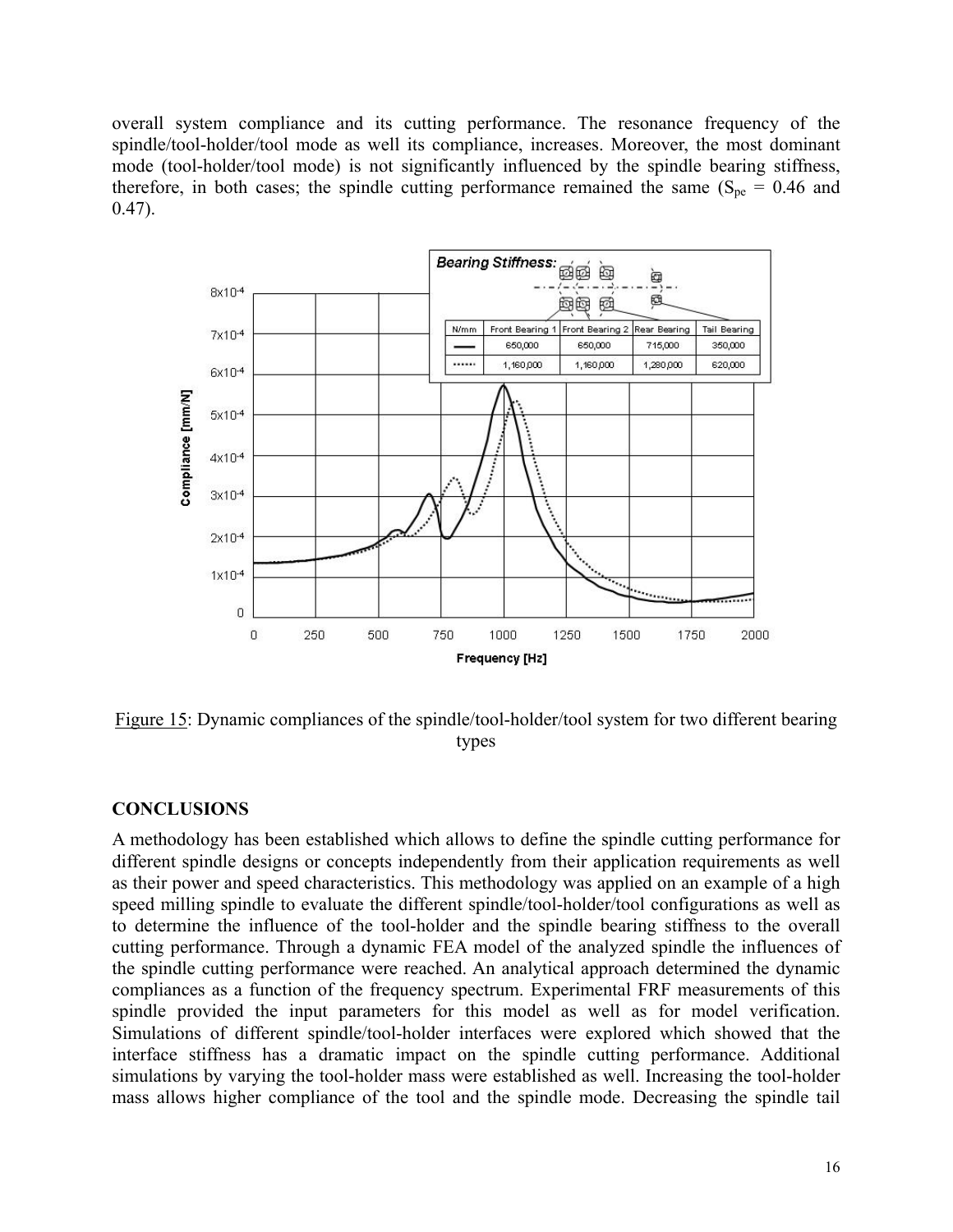vibration by using lighter tool/tool-holder assembly will increase spindle reliability. Further, the simulations showed that increasing the bearing stiffness has only a minor influence of the spindle cutting performance for the analyzed spindle concept with two front bearing, one rear bearing and one tail bearing arrangement.

### **REFERENCES**

- [1] Tlusty, J.; Koenigsberger, F. In *Specifications and Test of Metal-Cutting Machine Tools*, Proceedings of the Conference  $19<sup>th</sup>$  and  $20<sup>th</sup>$ , University of Manchester, Institute of Science and Technology (UMIST), Feb 19-20, 1970; Revell and George Limited: Manchester; Vol. 1.
- [2] *Cutting tests for determining the dynamic machine tool behavior,* BAS-Standard, Sweden, 1970, AB BORFORS; ALFA-LAVAL AB; ASEA; SAAB-SCANIA.
- [3] *Machine Test Book-Records of Spindle Test*, 1998, CINCINNATI MACHINE.
- [4] Weck, M. Dynamisches Verhalten von Werkzeugmachinen. In *Werkzeugmanschinen, Fertigungssysteme, Messtechnische Untersuchung und Beurteilung*; VDI-Verlag GmbH: Dueselldorf, 1992; Vol. 4, 269-282.
- [5] Weck, M.; Teipel, K. In *Dynamisches Verhalten spanender Werkzeugmaschinen*; Springer-Verlag: Berlin, Heidelberg, New York, 1977.
- [6] Tlusty, J.; Smith, S.; Zamudio, C. In *Evaluation of Cutting Performance of Machining Centers*, Annals of the CIRP **1991**, 40/1, 405-410.
- [7] Smith, S.; Winfough, W.; Young, K.; Hally, J. In *The Effect of Dynamic Consistency in Spindles on Cutting Performance*, Proceeding of the ASME Manufacturing Engineering Division 2000, MED-Vol. 11, 927-933.
- [8] Tlusty, J. Handbook of High Speed Machining Technology, In *Machine Dynamics*; R.I. King, ed., Chapman and Hall, New York.
- [9] Altintas, Y.; Budak, E. In *Analytical Prediction of Stability Lobes in Milling*, Annals of the CIRP 1995, 44/1, 357-362.
- [10] Smith, S.; Tlusty, J. In *Update on High-Speed Milling Dynamics*, Transaction of the ASME Journal of Engineering for Industry 1990, 112, 142-149.
- [11] Tlusty, J.; Zaton, W.; Ismail, F. In *Stability Lobes in Milling*, Annals of the CIRP 1983, 32/1, 309-313.
- [12] Ewins, D.J. Theory and Practice, In *Modal Testing*; John Wiley & Sons, Inc.: New York, 1984.
- [13] Brigham, E.O. In *The Fast Fourier Transform and its Applications*; Prentice Hall Inc.: Englewood Cliffs, NJ, 1988.
- [14] Erstellung einer technischen Richtlinie fuer Holschaftkegel-Werkzeuge, Report of the 6th committee meeting, WZL, Sep 2001; RWTH-Aachen, Germany.
- [15] Agapiou, J.; Rivin, E.; Xie, C. *In Toolholder/Spindle Interfaces for CNC Machine Tools*, Annals of CIRP 1995, 44/1, 383-387.